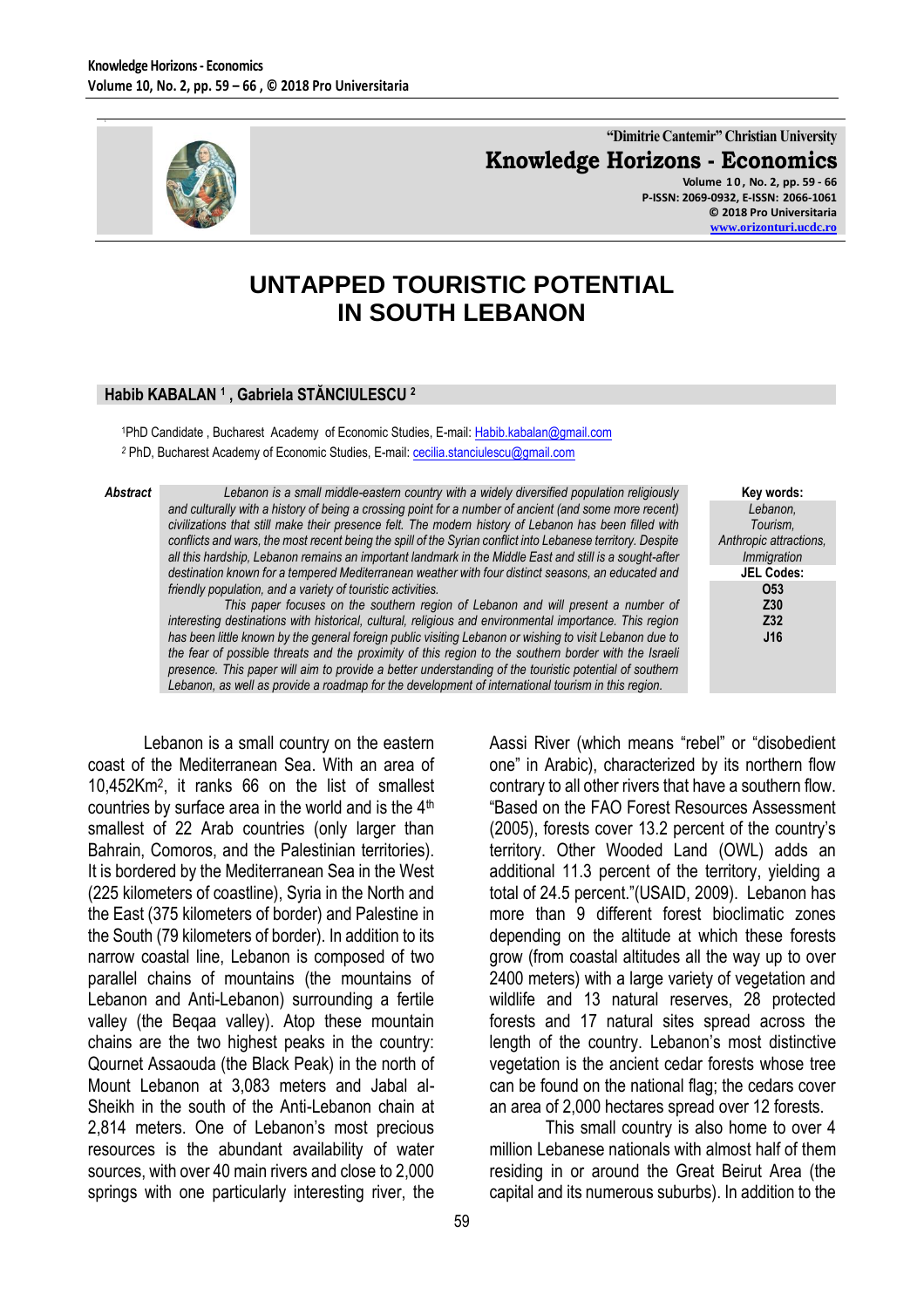nationals, around 2 million refugees and foreigners have taken residence in Lebanon.





Source:

#### [https://www.google.com/search?q=lebanon+map&tbm=isch&source=iu&ictx=1&fir=B1SSMCjFYdrdeM%253A](https://www.google.com/search?q=lebanon+map&tbm=isch&source=iu&ictx=1&fir=B1SSMCjFYdrdeM%253A%252C-xkSqRuEVq6lmM%252C_&usg=__6KR871pcM3cH1IGZRfsnkoQXVuI%3D&sa=X&ved=0ahUKEwjw-KX0taXbAhWDLFAKHVraBCkQ9QEILTAC#imgrc=B1SSMCjFYdrdeM:&spf=1527407862220) %252C-xkSqRuEVq6lmM%252C\_&usq=\_\_6KR871pcM3cH1IGZRfsnkoQXVuI%3D&sa=X&ved=0ahUKEwiw-[KX0taXbAhWDLFAKHVraBCkQ9QEILTAC#imgrc=B1SSMCjFYdrdeM:&spf=1527407862220](https://www.google.com/search?q=lebanon+map&tbm=isch&source=iu&ictx=1&fir=B1SSMCjFYdrdeM%253A%252C-xkSqRuEVq6lmM%252C_&usg=__6KR871pcM3cH1IGZRfsnkoQXVuI%3D&sa=X&ved=0ahUKEwjw-KX0taXbAhWDLFAKHVraBCkQ9QEILTAC#imgrc=B1SSMCjFYdrdeM:&spf=1527407862220)

The refugees are comprised of close to 1.5 million Syrians fleeing the conflict in their homeland, close to half a million Palestinian refugees and a couple thousand refugees and immigrants from the surrounding countries (Iraq, Egypt, Sudan, etc.) making the national to refugee ratio close to 34%. Lebanon has a very particular demographic: the 4 million Lebanese residing in Lebanon are divided amongst 18 official monotheistic sects split close to equal between the Christian and the Islamic religions. Being at a crossing point between Europe, Asia, and Africa, Lebanon has had an exceptional history. A number of civilizations (both ancient and

recent) emerged, passed by, conquered or simply resided in the territory which is now the Republic of Lebanon such as the Phoenicians, the Egyptians, the Greek, the Persians, the Romans, the Arabs, the Crusaders, and the Ottomans. Remnants of these civilizations are still present today and can be seen all over the country. This is further reinforced by the nomination of a number of sites by the UNESCO as World Heritage Sites such as Anjar, Baalbeck, Jbeil (Byblos), Tyre, the Holy Valley of Qadisha and Hosh Arz el Rab (the Forest of the Cedar of God).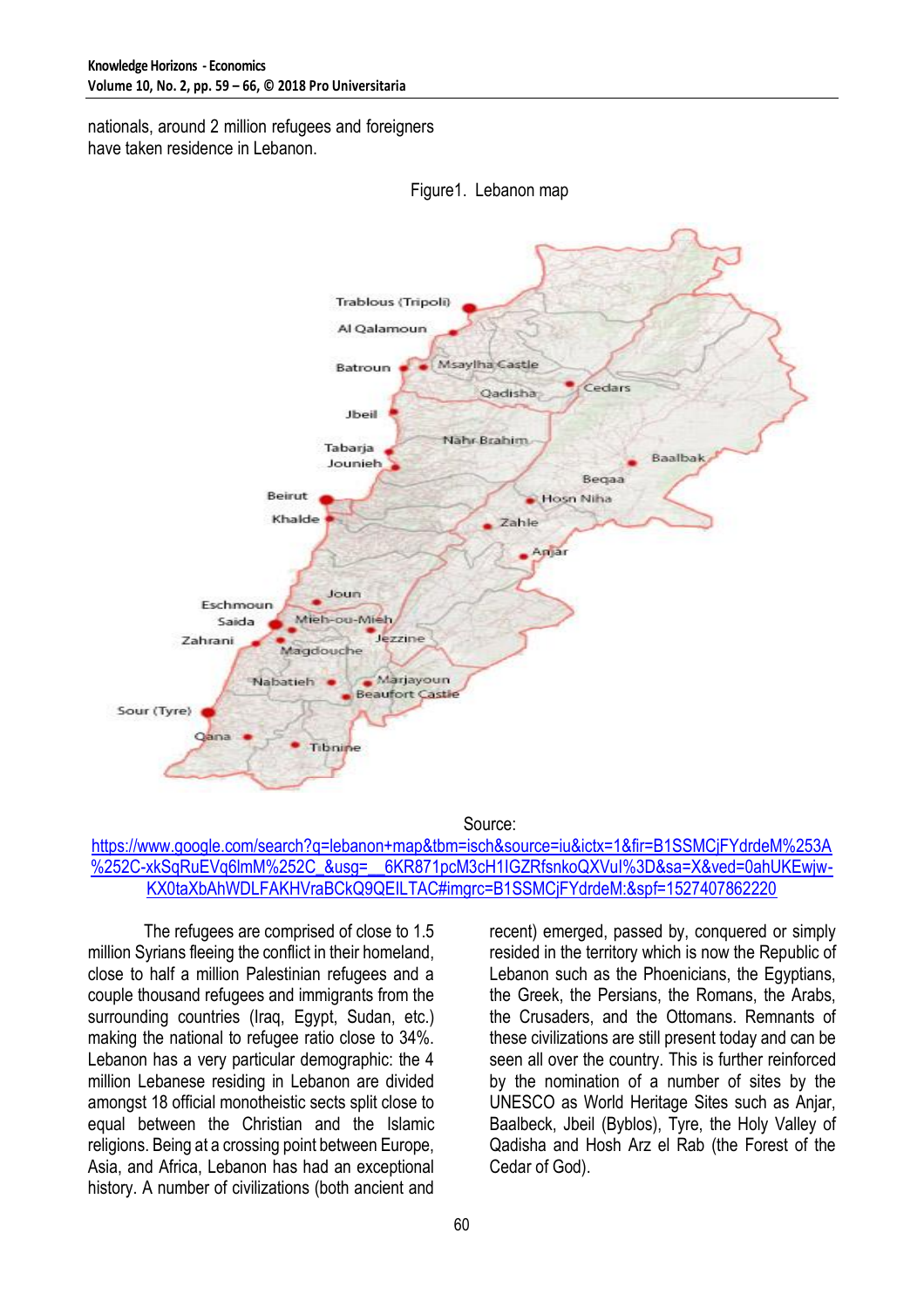Lebanon's economy relies heavily on the service and banking sector that makes up close to 70% of its gross national product (Lebanonembassyus.org, 2018). According to the Investment Development Authority of Lebanon (IDAL) "the World Travel and Tourism Council's (WTTC) latest report ranked Lebanon36th worldwide in terms of travel and tourism's total contribution to GDP, which maintained its level at 19.4% in 2016 (around USD 9.2 billion), exceeding by far the world's 10.2% average" (IDAL.com, 2018). Though Lebanon has suffered a decrease in the number of

inbound tourists after 2010 due to the escalation of the conflict in Syria, it has been able to remain a prominent destination for tourists from all over the world. According to a report issued by BLOM (Bank du Liban et d'Outre Mer) in 2018, Lebanon suffered a drop in the total number of yearly inbound tourists by nearly 50% between 2010 and 2013 (dropping from 2,200,000 to 1,300,000) but has been witnessing a constant growth since 2014 with the total yearly number of inbound tourists reaching 1,900,000 in 2017 (BLOM Bank, 2018).

| <b>Indicators</b>        | Lebanon   | Romania    |
|--------------------------|-----------|------------|
| GDP Mill.\$              | 49,599    | 187,593    |
| GDP per capita .\$       | 8,257     | 9,493      |
| Debt Mill.\$             | 70,312    | 69,819     |
| Debt (%GDP)              | 142.18%   | 37.60%     |
| Debt Per Capita \$       | 12,016    | 3,554      |
| Deficit                  | $-3,736$  | $-5,632$   |
| Deficit (%GDP)           | $-7.56%$  | $-3.00%$   |
| Expenditure (M.\$)       | 13,309.0  | 63,852.9   |
| Gov. Health Exp. (%Bud.) | 10.72%    | 12.84%     |
| Gov. Health Exp. P.C. \$ | 260       | 447        |
| Density                  | 575       | 82         |
| Population               | 6,006,668 | 19,644,350 |
| Immigrant stock          | 1,997,776 | 226,943    |
| % Immigrant              | 34.14%    | 1.15%      |
| <b>GDP Mill.\$</b>       | 49,599    | 187,593    |

### **Table 1. Macroeconomic indicators of Lebanon and Romania (2016)**

## Source: Designed by the authors based on <https://www.cia.gov/library/publications/the-world-factbook/geos/le.html>

[Accessed 25 Mar. 2018].

The summary report issued by IDAL described the tourism sector as one of the largest contributors to employment in Lebanon, with more than 338,500 direct and indirect jobs making close to 20% of the total employment ratio in Lebanon. The spending from tourism activities in 2016 was close to 10.5 billion USD, 33% of which was from Emirati, Saudi Arabian and Egyptian tourists. The same report stated that Lebanon has a number of competitive advantages for the tourism sector. Some of these advantages are culinary (Beirut won the "Best International City for Food in the World" title in 2016), as well as leisure (Beirut ranks amongst the top 25 best cities worldwide for beaches, resorts, and nightlife uniqueness). Moreover, Lebanon is renowned for its diverse and spectacular landscape and nature heritage, as well as mild Mediterranean climate very different from the rest of the region, with the city of Jbeil (also known to be one of the oldest continuously inhabited cities in history) earning the title of the "Arab Tourism Capital" of 2016 (IDAL.com, 2018). Lebanon is also known for winter tourism with its snow-covered mountains from December to April. A multitude of well-maintained stations offers the possibility of engaging in a variety of hobbies, such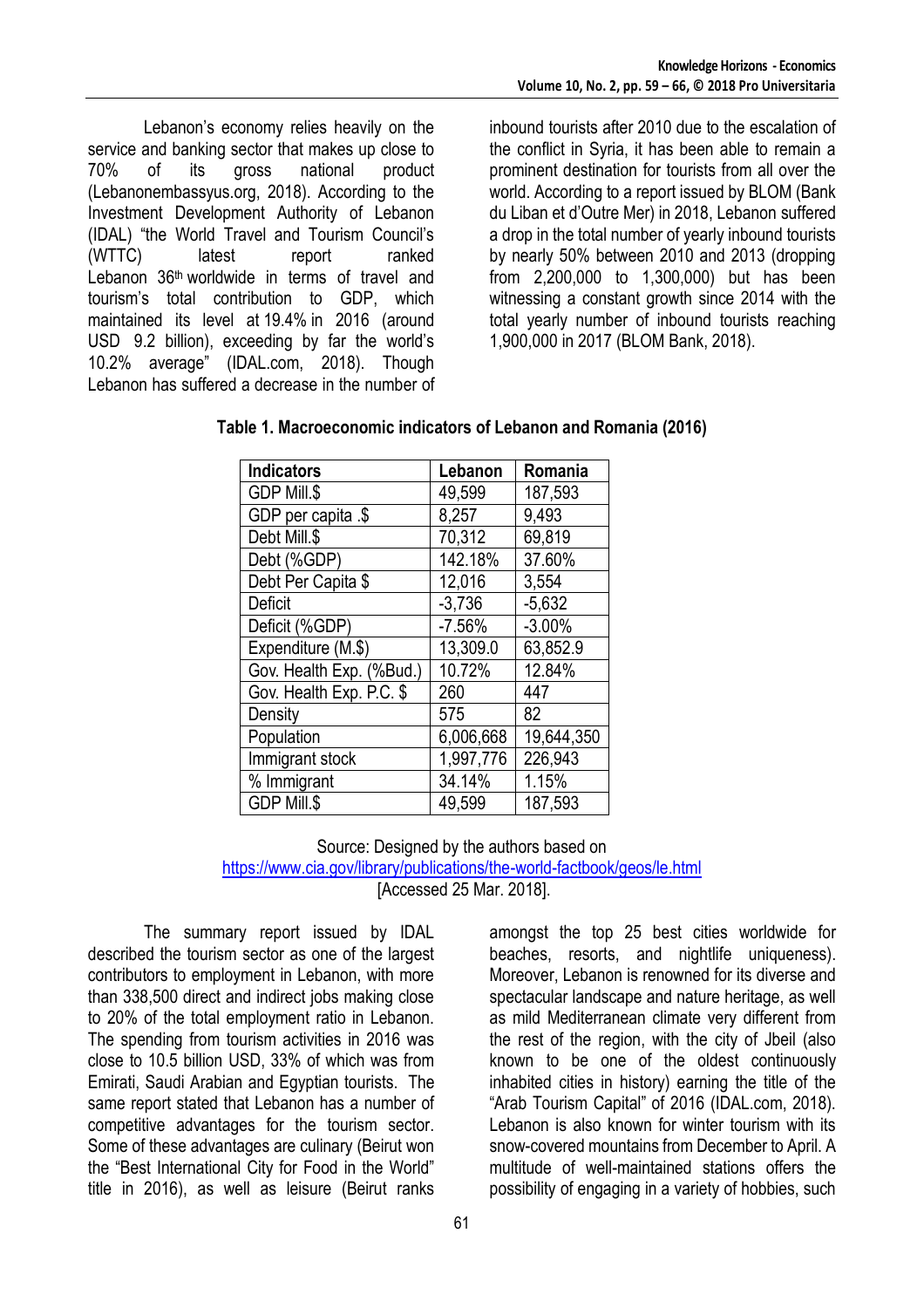as skiing, snowboarding, and other related activities, totaling over 300km of slopes spread across 6 major stations. Another important aspect of tourism in Lebanon is religious tourism. Lebanon is home to over 250 sites of religious interest. These religious sites are of importance for both Muslims and Christians and are often visited by both religions in an effort of devotion and worship.

In this paper, we will take a look at the touristic activities taking place in South Lebanon. We will identify the level of involvement of these regions with the overall touristic activity in Lebanon and we will present a number of sites of touristic importance and value that could provide a base for all those interested in visiting Lebanon to discover another aspect of the culture and history mainly focused on the religious, environmental, cultural and outdoor activities parts.

When assessing the destination of the inbound tourists to Lebanon per region, it becomes clear that the spread is not even between the 5 Qazaa (jurisdictions) that make-up Lebanon. According to a 2014 report issued by IDAL, the biggest share of visitors is concentrated in Beirut and the Mount Lebanon region with more than 300,000 visitors yearly to the various touristic sites in those areas. On the other hand, the North and the South share the lowest ratios with less than 10,000 tourists per year. This is also reflected in the investments poured into these areas towards the development of tourism with the South being home to a mere 3% of the total hotels in Lebanon, compared to the North (with similar tourist interest) holding 14% of that same total (IDAL, 2015). When looking for the touristic value of South Lebanon, one can only find very little research. Most of what is found when conducting such a search is a few recommendations from tourism sites or organizations mentioning the most renowned locations on the upper border of what is considered to be South Lebanon. The rest is mostly composed of warnings and travel bans from foreign embassies, ministries, and governments stating high risks and danger associated with the presence of foreigners south of Saida (technically considered the entry point to South Lebanon). These warnings are due to two main factors: firstly, the entity bordering Lebanon from the South, namely the Israeli forces; secondly the presence of a major Palestinian refugee camp (considered one of the

largest and most prone to skirmishes) on the borders of Saida.

However, if we consider closely the events of the last decade, shortly after the last Lebanese-Israeli conflict that took place in 2006, we notice that the only time an actual exchange of fire took place was on the 3rd August 2010, between the Lebanese Military and the Israeli Defense Forces. Other than this particular incident, the seize fire has been maintained, noting that the Southern Lebanese border is also home to 10,460 members of the United Nations Interim Force In Lebanon, a multinational military force under the command of the United Nations whose role is to monitor and report on the military activities taking place on that border. As for the Palestinian camp activity in that region, it is important to note that the camp benefits from a strong military oversight by the Lebanese army, with a number of outposts surrounding the camp, with strict control over the entrance and exit of the camp. Most clashes that are related to the camp take place on the inside and are restricted to skirmishes between the various factions that compose the Palestinian entities present inside the camp. Moreover, there are numerous roads leading in and out of Saida with no contact or proximity to the camp that allow a safe passage even under the most strenuous conditions (noting that if need be the Lebanese army can cut off the access to and near the camp and can redirect all traffic to safe roads as part of an emergency contingency plan set in place for extreme situations). In addition, roads that lead to South Lebanon without passing through Saida are also available for those who would prefer to avoid the area all together, noting that a large number of Lebanese residing in the South or who spend their time in the South on weekends and vacations pass by these roads (in proximity to the camp) with no incident whatsoever.

Having attended to the issue of safety and security of the region, we will present a number of cities and villages with touristic interest, while detailing the possible touristic value and attraction present in each of them starting with the entrance to South Lebanon: Saida also known as Sidon. Saida is a coastal city approximately 50 kilometers south of the capital, Beirut. Evidence shows that this city was inhabited close to 6000 years ago. Historically, Saida peaked during the Persian Empire (550-330 B.C.) being a major source of naval fleets and sailors that were crucial in the war against both the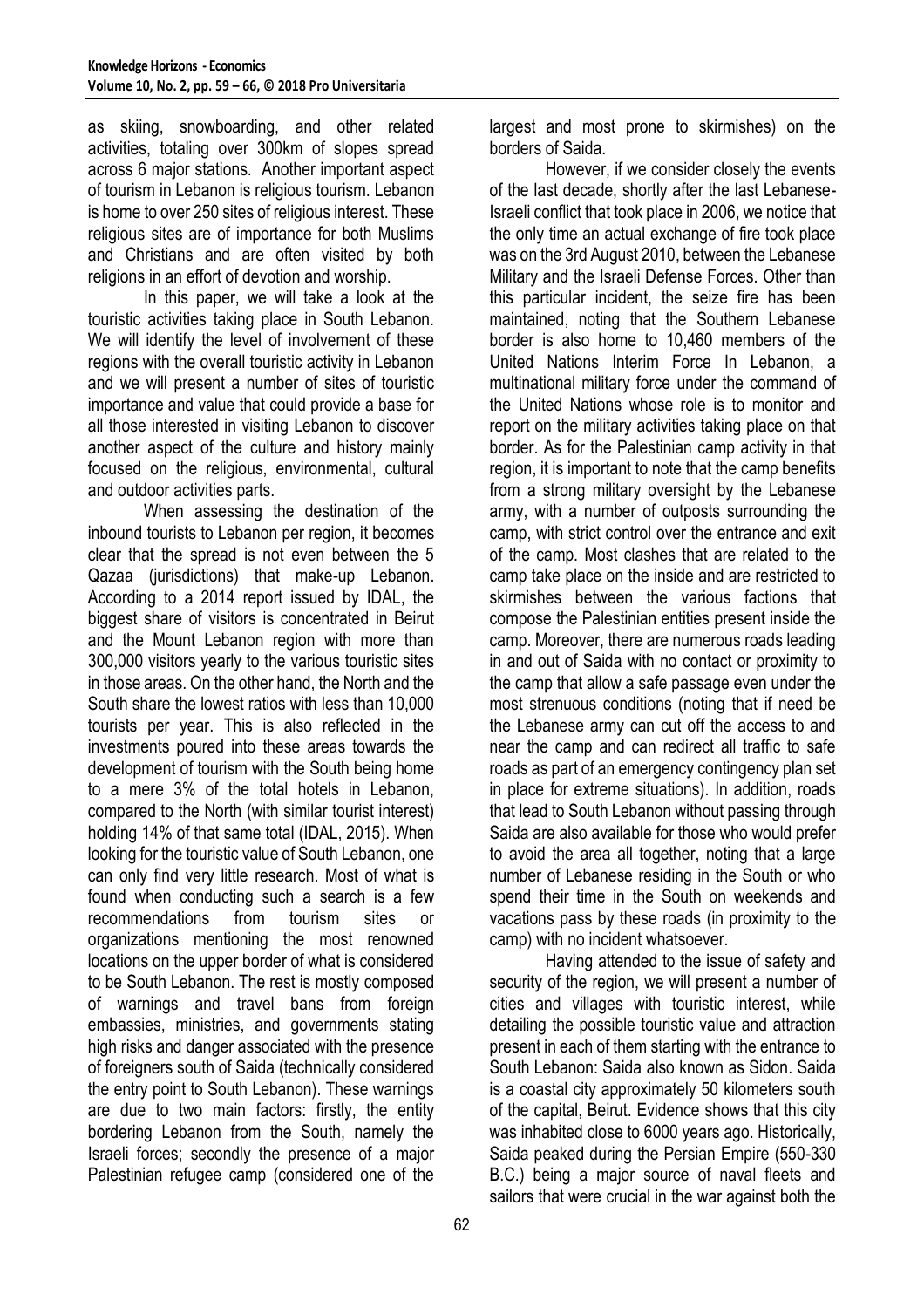Egyptians and the Greeks. The importance of the city lead the Persians to build the temple of Eshmoun (Phoenician god of healing, worshiped alongside the southern coast during that period) was built. In addition to being a major provider of ships and seamen, Saida was also known for its glass productions and its purple dye that is extracted from the shell of Murex Trunculus (a medium-sized sea snail). Having the importance we mentioned earlier, Saida was a main target for conquerors and shifted from the Persian control under the rule of Alexander the Great, then under Roman domination, which left behind a number of monuments including a theater. Later on, Saida was conquered by Muslims and stayed so close to 400 years until the arrival of the Crusaders, which made it part of the baronies of the Kingdom of Jerusalem before it was retaken by Saladin, then lost again, then regained by the Mamluks at the end of the 13th century. When Fakhreddine the Second was appointed ruler of Lebanon, Saida flourished again and reclaimed its role as a major port for commerce, especially with the French, being one of the largest ports of trade between France and the land of Syria up until the later days of the Ottoman empire when most of the land occupied by the Ottomans began to fall into obscurity and decay.

What was left by all these passing civilizations and forces can still be seen nowadays, starting with the Crusader Sea Castle (Qala'at al-Bahr) which they built atop the shrine of the Phoenician god Melkart. It is located on a small island with a narrow causeway linking it to the mainland. The fortress consists of two main towers with a series of double walls made of Roman stones and columns that were repurposed. The fortress also presents a typical small-sized mosque whose dome can still be witnessed today as a reminder of the Ottoman presence in the region. The entrance to the fortress is available to all in exchange for a nominal fee of 4,000 Lebanese pounds per person for foreigners, roughly equivalent to little less than 3 American dollars. Facing the fortress on the mainland is the old souk that houses Khan Il-Franj (the Inn of the Franks), whose name is a reminder of the rich trade that took place between the French and the land of Syria through Saida under the rule of Fakhreddine. In addition to the inn's typical rectangular shape surrounding a fountain and the long narrow alleyways of the souk where to our day merchants sell their goods, a traditional soap manufacturing can be found. Tourists can visit Khan Il-Saboun (the Inn of the Soap) to see the traditional process of manufacturing soap from olive oil. The entrance costs 5,000 Lebanese pounds (3.4 USD) for adults including a guide that will provide all the relevant information about every aspect of the process in Arabic, French or English and will answer questions related to the Khan or to the area. South of the old souk, is the Great Omari mosque, named as a tribute to the second caliph Omar Ibn al-Khattab. The mosque is actually a converted Byzantine church which was then turned into a mosque before being reclaimed as a church by the crusaders that named it the Church of St. John the Baptist during the 13<sup>th</sup> century. The mosque is a mix of Crusader and Mamluk architecture were the typical Crusader buttresses still hold the south wall under a Mamluk style minaret. The mosque is open for visitors outside of prayers hours. Last but not least, 2 kilometers away from Saida is the temple of Eshmoun, the Phoenician equivalent to Asklepios the Greek god of medical arts. The original temple was built during the  $17<sup>th</sup>$  century B.C. but with each passing century and subsequent civilization, additions were made, such as Roman colonnades, mosaics and even the basis of a Byzantine church.

Moving further south is the village of Maghdouche, which means "holy" in Syriac. The nomenclature of the village comes from the fact that the Virgin Mary was said to have stayed in a cave in that region while waiting for Jesus while he preached in Saida and Tyre. That cave is referred to nowadays by "Our Lady of Mantara" (Our Lady of Awaiting). During the early 1960s, a cathedral was erected atop the cave with a tower on which resides a statue of the Virgin Mary with her son in her arms. The cave has been a site of pilgrimage since its rediscovery in 1721, most prominently on the Feast of the Nativity of the Virgin. Both the cave and the cathedral are important landmarks that tourists should visit not only for the beauty of the sites but also for the history that they hold and their symbolism.

A bit higher up, atop the mountain sits the town of Jezzine with its rock-carved statue of the Virgin Mary known as Saydet el-Maabour (Our Lady of the Crossing). This town is known for a variety of attractions that the Lebanese like to visit and enjoy. Firstly, the area is in the heart of a large pine forest and is home to Lebanon's tallest waterfall with a height of 74 meters. A number of restaurants are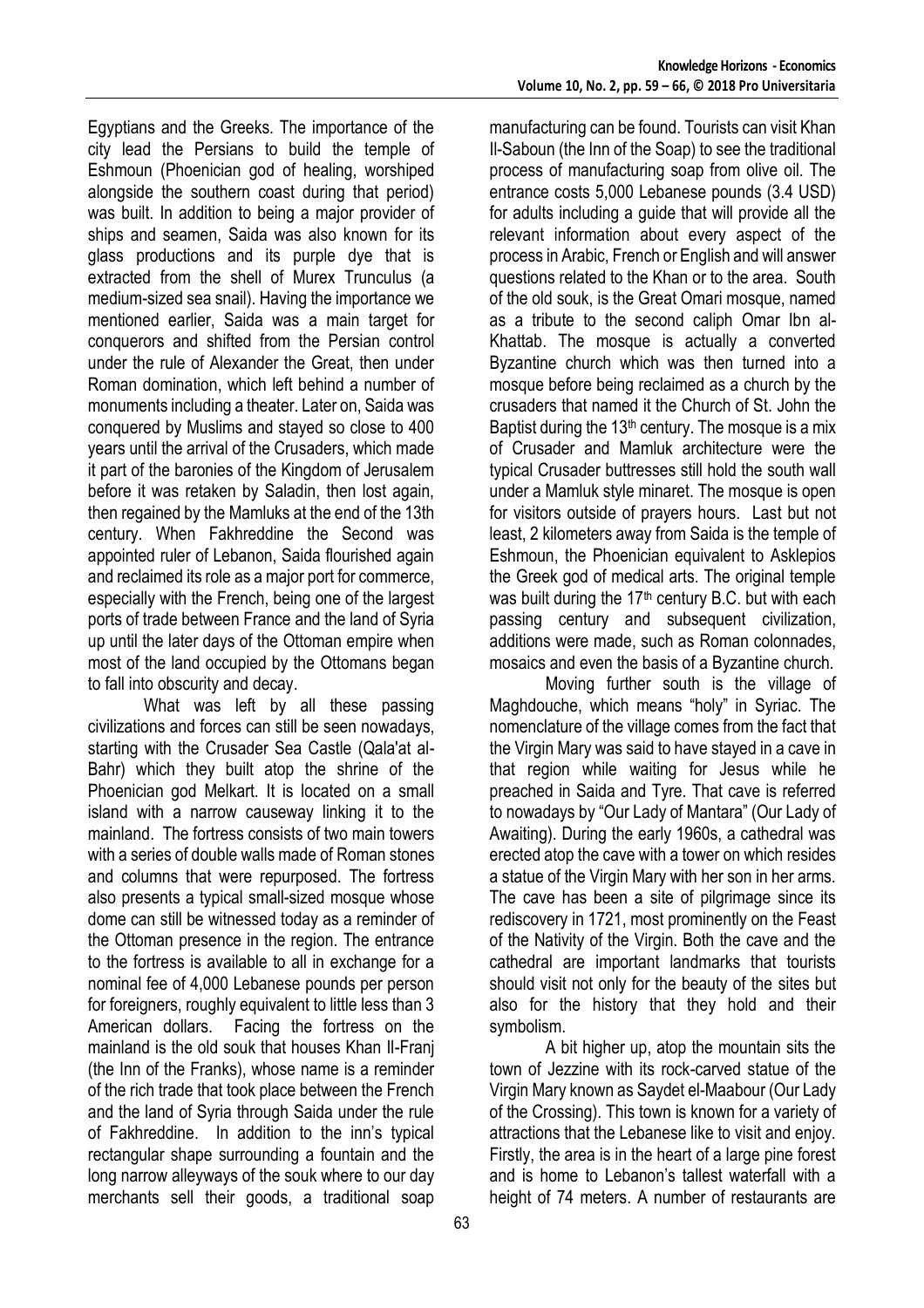can be found just above the waterfall. The sight, smell and sound of the waterfall during spring are a sensation that many Lebanese like to enjoy while eating above the Jezzine Valley. Other attractions include the Fakhreddine Grotto, the cave in which Emir Fakhreddine hid from the Ottomans, the 18thcentury convent of St. Antoine and the Farid Serhal palace. Jezzine is also known for its cutlery and daggers which were gifted to foreign dignitaries by the Lebanese presidents. The recipient list included names such as Jacques Chirac, Charles de Gaulle, Pope Benedict XVI, Ronald Reagan, Nicolas Sarkozy and Mikhail Gorbachev (who is said to have donated his ivory set to be displayed in a museum in Russia.) Surrounding Jezzine, tourists can enjoy visits to historic landmarks such as the 16th century St. John the Baptist Church and the 17th-century convent of Bkassine which is surrounded by the 2.2 km<sup>2</sup> Bkassine Pine Forest, with pine trees up to 400 years old. This forest is home to a number of eco-projects (most renown of which is "La Maison de la Foret") that allows visitors to enjoy a stay inside the heart of the forest in wooden bungalows and take part in hiking trips, climbing activities or cycling on dedicated roads. Another landmark not to be missed in Jezzine is the Karam winery, founded by the Karam brothers when they decided to plant grapes in a region where wine grapes are not a common occurrence. The winery has an international reputation and provides the reputable Jezzinyac (the equivalent to French cognac) that is made from a number of grapes from different altitudes (Miksasi, Merhawi, Hifawi, Zawtarani) and glass-jar aged for 14 years. The winery provides (pre-scheduled) guided tours to get to know the winery, its history, and the production process as well as lunch and wine tasting activities.

Further south on the coast is the city of Sour (Tyre), a UNESCO World Heritage Site since 1979. The city is known for two main things: firstly as one of the most excavated cities in Lebanon, secondly as one of the most beautiful beach destinations in the country. The history of Sour dates back to the 3rd millennium B.C. and is similar to that of Saida but also extends to the development of the alphabet and the aide in the construction of the Temple of Solomon in Jerusalem thanks to materials and architects sent by King Hiram of Tyre. The city is home to two major archeological sites: the roman old city on the peninsula of Al-Mina and Byzantine inland hippodrome of Al-Bass. The city also houses

a 4th-century cathedral, a 5th-century Roman circus and the remnant of a 12th-century Crusader cathedral, in which the coronation of the King of Jerusalem took place. Both main sites are open for visits and the entrance fee cost 6,000LBP (4USD) per site with a 50% deduction for students. In between the two archeological sites are the old souks, similar to Saida's and renowned for their traditional shops and restaurants that offer visitors an exceptional experience. The souks are mainly composed of a Shiite quarter with its typical doubledomed mosque and the Christian Quarter made up of narrow streets and traditional houses and two crusader era towers. Besides historical landmarks, Sour is also home to the Tyre Coast Nature Reserve, a 380 ha reserve and Ramsar site (UNESCO Wetland convention 1971), in which visitors can enjoy the largest, most beautiful and finest sandy beach in Lebanon, in addition to a large number of diverse fauna and flora, as well as prominent bird nesting site. Some of the animals found in that region are the endangered Loggerhead, the green sea Turtle, and the Arabian spiny mouse. The site has three parts, a tourism zone open to visitors with beach activities and accommodations in spring and summer, an agricultural and archeological zone, and a conservation zone.

The locations that will be described in the upcoming part of the paper require a special permit for foreigners to access as they are part of the UNIFIL zone. This permit is easily obtained from the General Security bureau located in Saida, it requires tourists to present their passports and a route plan.

Approximately 12 km southeast of sour is the village of Qana. This village is said to be the location of the first miracle publicly performed by Jesus in Galilee, namely the turning of water into wine. The village is home to a number of natural rock caves in which it is said that the wedding, during which the miracle took place, was held. These caves also present old inscriptions, basreliefs, and carvings said to represent Jesus and the apostles. The entrance to the caves is free and open for all. In addition to visiting this religious site, visitors to Qana can see the tomb of King Hiram, previously mentioned, who helped build the temple of Solomon. The tomb itself is is a colossal limestone sarcophagus resting atop an imposing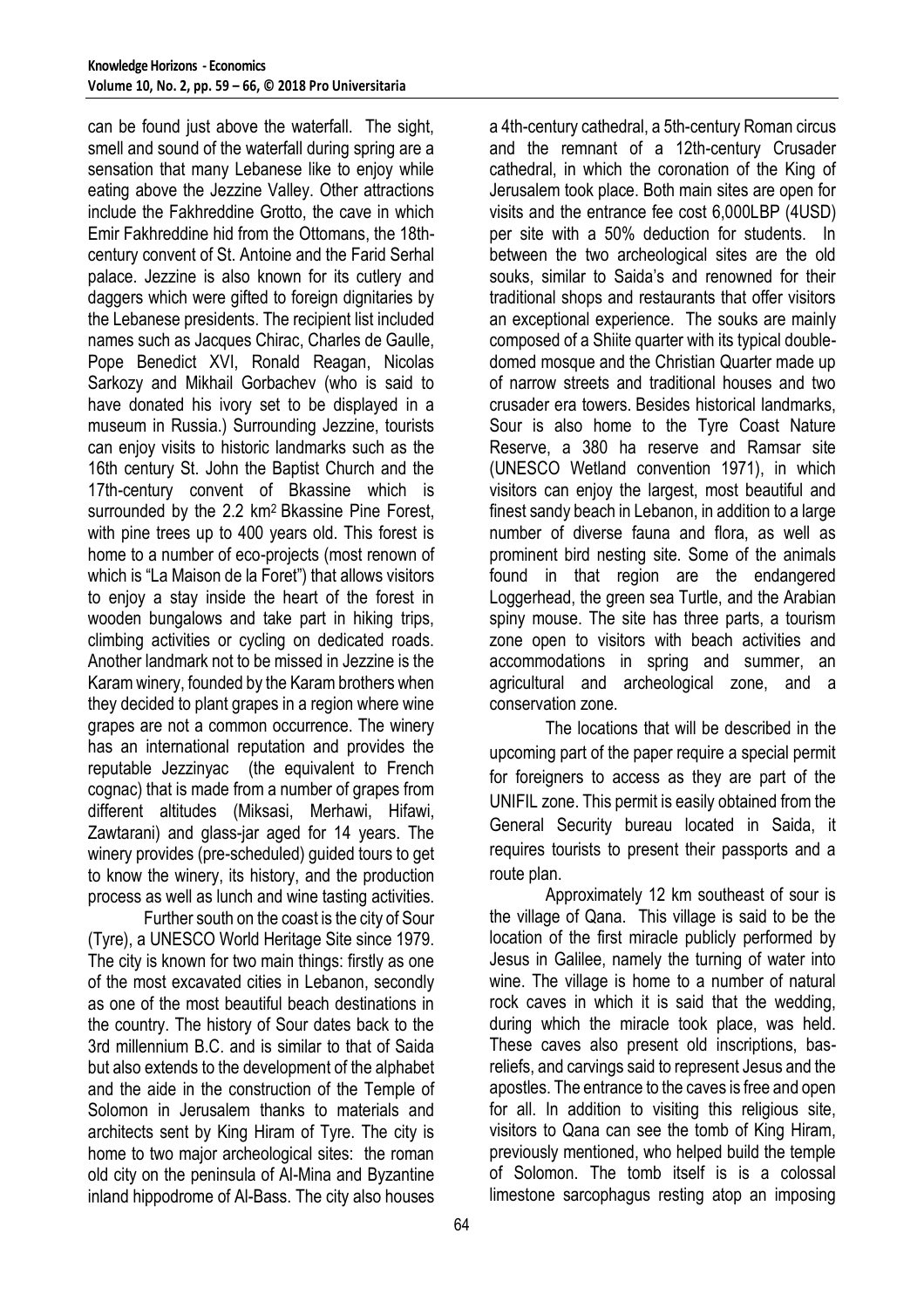pedestal. The last stop in Qana is the Museum of Moussa Tiba, the prolific painter native to that village and whose art was displayed all around the world (Lebanon, France, Germany, Norway, Egypt, Kuwait, and Brazil). The museum is actually the painter's old house turned into a museum by his family. It is important to note that his work is part of the collections of the Musée des Beaux-Arts Chartres, the Institute du Monde Arabe in Paris, and the UNESCO in Beirut. In this museum, visitors can admire more than 300 art pieces alongside work of other Lebanese and Arab artists such as Shafiq Abboud, Halim Jurdak, and Hussein Madi.

Moving up from the coast of Lebanon into the Nabatieh Governate some 500 meters above sea level is the Shaqif Castle (Beaufort or Belfort Castle form its original crusader name). This castle is a Crusader fortress built by the King of Jerusalem around 1140 atop ancient fortifications. The castle was then captured by Salah El-Din in 1190 and then retaken by the Crusaders around 1250. The castle eventually fell into the hands of the Islamic armies soon after. The particularity of this castle is that it is a rare case of medieval fortifications that had an actual military use and high value in recent warfare. In fact, this castle had such a crucial location that is was held by the Palestinian Liberation Organization (PLO) during the Lebanese civil war, then taken over by the Israelis in 1982 and used as an advanced post during their occupation of southern Lebanon until their retreat in 2000 when they destroyed parts of it despite the United Nations appeals to preserve such a piece of history. The castle is surrounded by ruins of an old village with the same architectural style, although the castle itself is mostly in ruins, it is still an amazing piece of art that hides a multitude of labyrinths and offers a panoramic view of large parts of the southern region of Lebanon.

To stay within the same spirit of modern conflict and resistance tourism, another prime location is the Mlita Museum of Resistance. Some 50Km north of the southern Lebanese border in the town of Mlita, one of the most important sites of resistance against the Israeli occupation of southern Lebanon, the Mlita Museum of Resistance was opened in 2010 and spreads over 60,000m<sup>2</sup> of labyrinths and forest paths and buildings. Visitors can have a guided tour of the location while learning about the history of the site, the conflict and the weapons and military equipment displayed. The

museum has a number of actual Israeli equipment; vehicles and weapons captured or left behind by the occupying troops during their retreat in 2000 or after the 2006 war, with the centerpiece being a heavily armored Merkava tank. Visitors can also go through a series of tunnels and reinforced locations previously used by the resistance, all while learning about the communication and transport equipment used in these narrow paths.

Also in the Nabatieh Governorate, one can visit the village of Hasbaya. This village on the bank of the Hasbani River is surrounded by silver-green olive trees and is known to produce honey, grapes, figs, prickly pears, pine nuts and other fruit.The main attraction in Hasbaya is the huge citadel of the [Chehab emirs.](http://en.wikipedia.org/wiki/Shihab_family) The citadel is surrounded by medieval houses and a mosque. The actual history of the citadel is uncertain but is thought to reach as far back as the Crusaders, or maybe even earlier as the Roman Empire. The citadel was claimed by the [Chehabs](http://en.wikipedia.org/wiki/Shihab_family) who rebuilt it after defeating and evicting the Crusaders in 1172. This citadel has suffered through many ravaging fires in battle and is known to be the scene of bloody conflict. Currently, it is inhabited by a large number of members of the Chehab family, which means that visiting the citadel from the inside is not possible; it remains an amazing work of art that can be enjoyed from the outside. Hasbaya is also home to the lesser-known Roman Temple of Hebbariyeh where visitors can see parts of the walls of the temple still intact to our days as well as the 1<sup>st</sup> century AD underground crypt. Another attraction is the traditional Sabek Soap Factory where visitors can witness and learn about traditional methods of soap production. The last thing to see in Hasbaya is Khalwat El-Bayyadah, the retreat of Druze cheikhs used for meditation and worship. Visitors can tour the Khalwat with permission from the resident Cheikh, noting that female visitors are required to cover their heads as a courtesy to the religious aspect of the location.

Last but not least, the Litani River, the longest river in Lebanon, provides a large number of activities that could offer a significant boost in attracting tourists towards the southern region of Lebanon. The river starts in the Beqaa valley and spreads over 140km to end up into the Mediterranean Sea just north of Sour. The river is a prime location for family activities as well as mild and extreme sports. A large part of the river bank is